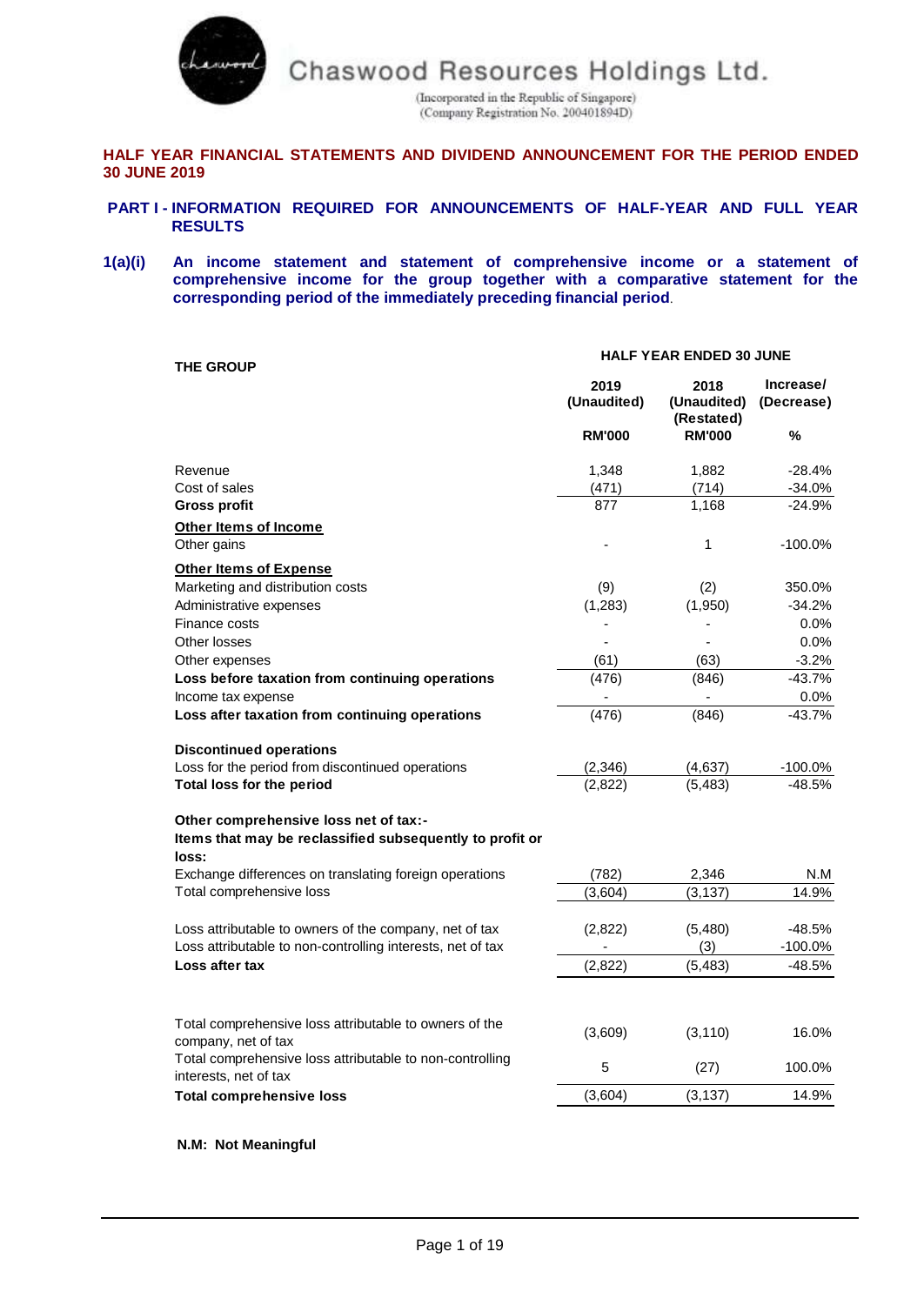(Incorporated in the Republic of Singapore)<br>(Company Registration No. 200401894D)

# **HALF YEAR FINANCIAL STATEMENTS AND DIVIDEND ANNOUNCEMENT FOR THE PERIOD ENDED 30 JUNE 2019**

# **1(a)(ii) Other Information**

charwood

The Group's net loss before tax is arrived at after charging/(crediting):

| <b>THE GROUP</b>                           | <b>HALF YEAR ENDED 30 JUNE</b> |                                   |                         |  |
|--------------------------------------------|--------------------------------|-----------------------------------|-------------------------|--|
|                                            | 2019<br>(Unaudited)            | 2018<br>(Unaudited)<br>(Restated) | Increase/<br>(Decrease) |  |
|                                            | <b>RM'000</b>                  | <b>RM'000</b>                     | %                       |  |
| Gain on disposal of property and equipment | -                              | (1)                               | $-100.0\%$              |  |
| Depreciation of property and equipment     | 61                             | 63                                | $-3.2\%$                |  |
| Loss in exchange                           | ۰                              | 113                               | $-100.0\%$              |  |

The combined results of the discontinued operations included in the consolidated statement of comprehensive income are set out below:

|                                                                                               | <b>HALF YEAR ENDED 30 JUNE</b> |               |            |  |
|-----------------------------------------------------------------------------------------------|--------------------------------|---------------|------------|--|
|                                                                                               | 2019                           | 2018          | Increase/  |  |
|                                                                                               | (Unaudited)                    | (Unaudited)   | (Decrease) |  |
|                                                                                               | <b>RM'000</b>                  | <b>RM'000</b> |            |  |
| Loss for the period from discontinued operations                                              |                                |               | %          |  |
| Revenue                                                                                       | 25,851                         | 48,465        | $-46.7%$   |  |
| Cost of sales                                                                                 | (8, 464)                       | (15, 594)     | $-45.7%$   |  |
| Administrative expenses                                                                       | (17, 694)                      | (35,632)      | $-50.3%$   |  |
| Finance costs                                                                                 | (1,691)                        | (1,255)       | 34.7%      |  |
| Other operating expenses                                                                      | (348)                          | (621)         | $-44.0%$   |  |
| Loss for the period from discontinued operations                                              | (2,346)                        | (4,637)       | -49.4%     |  |
| Loss for the period from discontinued operations<br>arrived at after charging / (crediting) : |                                |               |            |  |
| Depreciation of property and equipment                                                        | 332                            | 599           | -44.6%     |  |
| Impairment allowance on property and equipment                                                |                                | 265           | $-100.0%$  |  |
| Amortisation of franchise fees                                                                | 16                             | 22            | $-27.8%$   |  |
| (Gain) / loss on disposal of property and equipment                                           |                                | (37)          | $-100.0\%$ |  |
| Loss in exchange                                                                              | 42                             | 355           | $-88.2%$   |  |
| Interest Income                                                                               |                                | (48)          | $-100.0\%$ |  |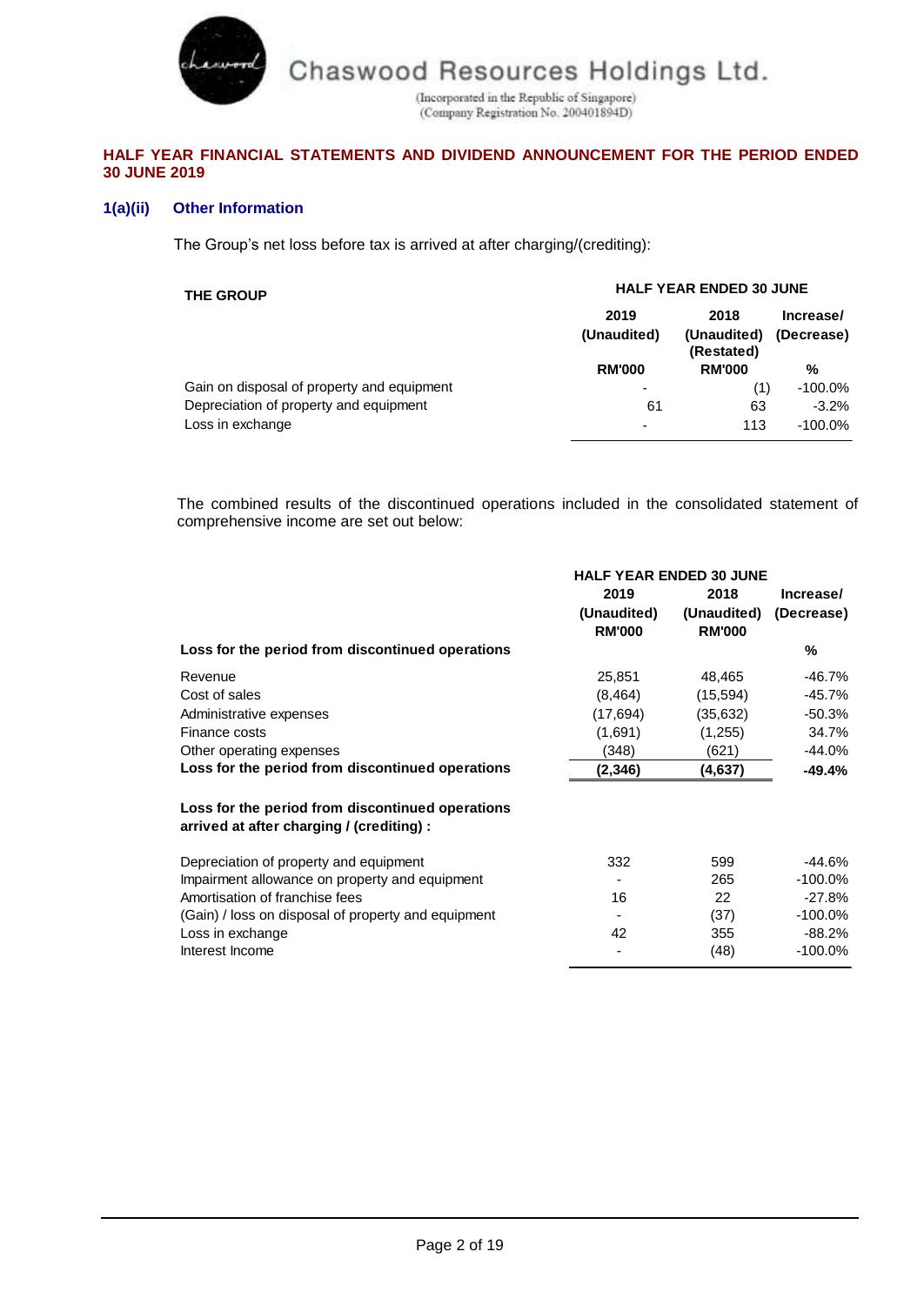

(Incorporated in the Republic of Singapore)<br>(Company Registration No. 200401894D)

# **HALF YEAR FINANCIAL STATEMENTS AND DIVIDEND ANNOUNCEMENT FOR THE PERIOD ENDED 30 JUNE 2019**

## **1(b)(i) A statement of financial position (for the issuer and group), together with a comparative statement as at the end of the immediately preceding financial year**.

|                                                           | <b>The Group</b>                             |                                                   | The Company                                  |                                                   |
|-----------------------------------------------------------|----------------------------------------------|---------------------------------------------------|----------------------------------------------|---------------------------------------------------|
|                                                           | 30 June 2019<br><b>RM'000</b><br>(Unaudited) | 31 December<br>2018<br><b>RM'000</b><br>(Audited) | 30 June 2019<br><b>RM'000</b><br>(Unaudited) | 31 December<br>2018<br><b>RM'000</b><br>(Audited) |
| <b>ASSETS</b>                                             |                                              |                                                   |                                              |                                                   |
| <b>Non-Current Assets</b><br>Property and Equipment       | 1,298                                        | 1,359                                             |                                              |                                                   |
| <b>Total Non-Current Assets</b>                           | 1,298                                        | 1,359                                             |                                              |                                                   |
| <b>Current Assets</b>                                     |                                              |                                                   |                                              |                                                   |
| Inventories                                               | 22                                           | 57                                                |                                              |                                                   |
| Trade and Other Receivables                               | 27                                           | 89                                                |                                              |                                                   |
| <b>Other Assets</b>                                       | 267                                          | 268                                               |                                              |                                                   |
| Tax recoverable                                           | 5                                            |                                                   |                                              |                                                   |
| Cash and Cash Equivalents                                 | 123                                          | 85                                                |                                              |                                                   |
| <b>Total Current Assets</b>                               | 444                                          | 499                                               |                                              |                                                   |
| Assets classified as held for sale                        | 21,155                                       | 21,891                                            |                                              |                                                   |
| <b>Total Assets</b>                                       | 22,897                                       | 23,749                                            |                                              |                                                   |
|                                                           |                                              |                                                   |                                              |                                                   |
| <b>EQUITY AND LIABILITIES</b><br><b>Equity</b>            |                                              |                                                   |                                              |                                                   |
| <b>Share Capital</b>                                      | 24,464                                       | 24,464                                            | 162,132                                      | 162,132                                           |
| <b>Other Reserves</b>                                     | (1,611)                                      | (824)                                             | 29,190                                       | 29,439                                            |
| <b>Accumulated Losses</b>                                 | (97, 685)                                    | (94, 863)                                         | (240, 697)                                   | (240, 191)                                        |
| <b>Total Equity Attributable to Owners of the Parent</b>  | (74, 832)                                    | (71, 223)                                         | (49, 375)                                    | (48, 620)                                         |
| Non-Controlling Interest                                  | (228)                                        | (233)                                             |                                              |                                                   |
| <b>Total Equity</b>                                       | (75,060)                                     | (71, 456)                                         | (49, 375)                                    | (48, 620)                                         |
| <b>Non-Current Liabilities</b>                            |                                              |                                                   |                                              |                                                   |
| <b>Deferred Tax Liabilities</b>                           | 132                                          | 132                                               |                                              |                                                   |
| <b>Total Non-Current Liabilities</b>                      | 132                                          | 132                                               |                                              |                                                   |
| <b>Current Liabilities</b>                                |                                              |                                                   |                                              |                                                   |
| Provision for Taxation                                    | 109                                          | 123                                               |                                              |                                                   |
| Trade and Other Payables                                  | 8,390                                        | 7,951                                             | 49,375                                       | 48,620                                            |
| <b>Other Financial Liabilities</b>                        |                                              | 8                                                 |                                              |                                                   |
| <b>Total Current Liabilities</b>                          | 8,499                                        | 8,082                                             | 49,375                                       | 48,620                                            |
| Liabilities directly associated with assets classified as |                                              |                                                   |                                              |                                                   |
| held for sale                                             | 89,326                                       | 86,991                                            |                                              |                                                   |
| <b>Total Liabilities</b>                                  | 97,957                                       | 95,205                                            | 49,375                                       | 48,620                                            |
| <b>Total Equity and Liabilities</b>                       | 22,897                                       | 23,749                                            |                                              |                                                   |
|                                                           |                                              |                                                   |                                              |                                                   |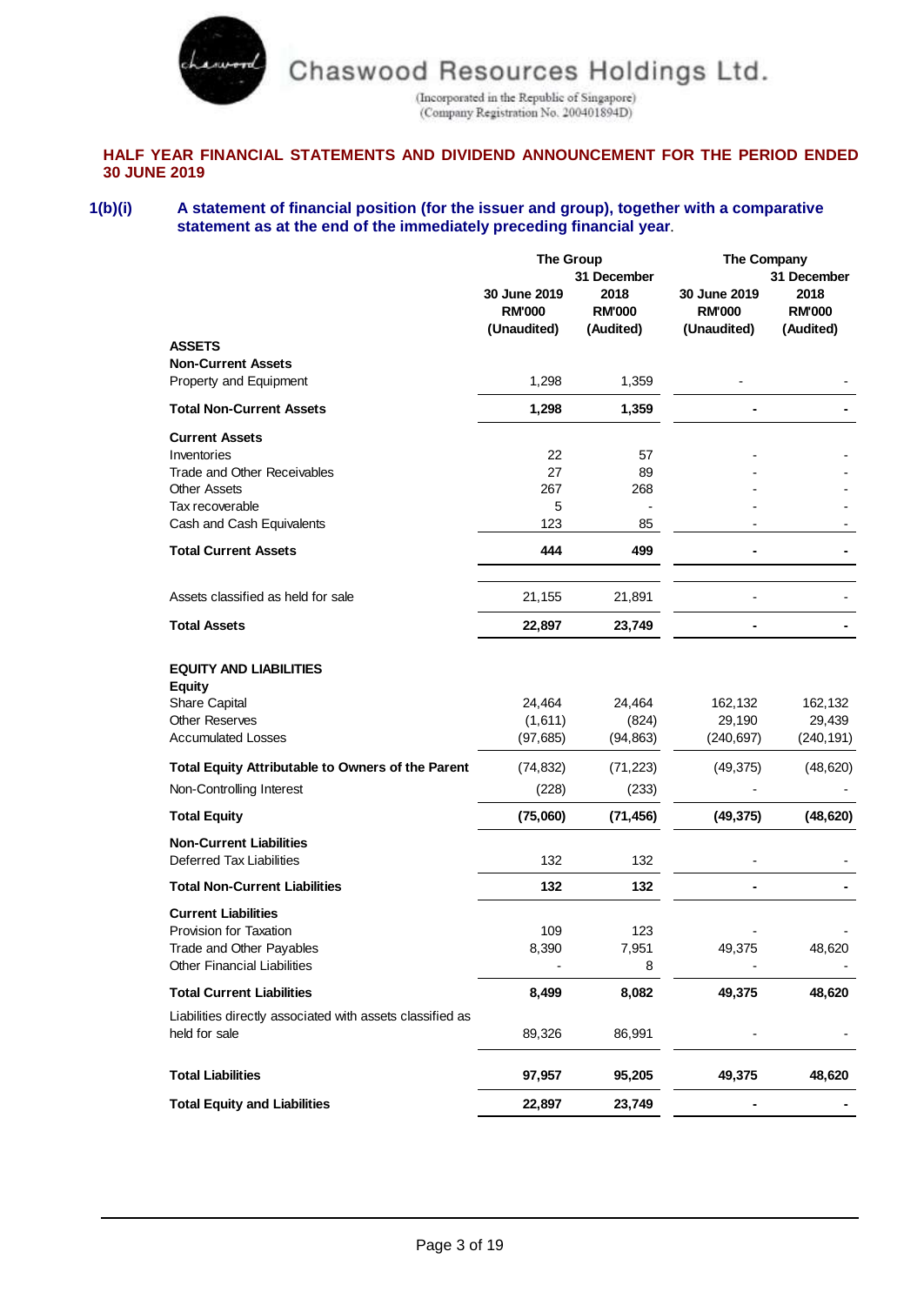

(Incorporated in the Republic of Singapore)<br>(Company Registration No. 200401894D)

# **HALF YEAR FINANCIAL STATEMENTS AND DIVIDEND ANNOUNCEMENT FOR THE PERIOD ENDED 30 JUNE 2019**

# **1(b)(ii) Aggregate amount of the Group's borrowings and debts securities.**

**Amount repayable in one year or less, or on demand**

|                                       |                            | 30 June 2019                 |                            | 31 December 2018             |
|---------------------------------------|----------------------------|------------------------------|----------------------------|------------------------------|
|                                       | <b>RM'000</b><br>(Secured) | <b>RM'000</b><br>(Unsecured) | <b>RM'000</b><br>(Secured) | <b>RM'000</b><br>(Unsecured) |
| Interest bearing loans and borrowings |                            |                              | 8                          |                              |
|                                       |                            |                              | 8                          |                              |
| Amount repayable after one year       |                            |                              |                            |                              |
|                                       |                            | 30 June 2019                 |                            | 31 December 2018             |
|                                       | <b>RM'000</b>              | <b>RM'000</b>                | <b>RM'000</b>              | <b>RM'000</b>                |
|                                       | (Secured)                  | (Unsecured)                  | (Secured)                  | (Unsecured)                  |
| Interest bearing loans and borrowings |                            |                              |                            |                              |
|                                       |                            |                              |                            |                              |

The Group's borrowings above relates to continuing operations. The Group's borrowings related to group held for sale have been separately recorded under the liabilities directly associated with assets classified as held for sale.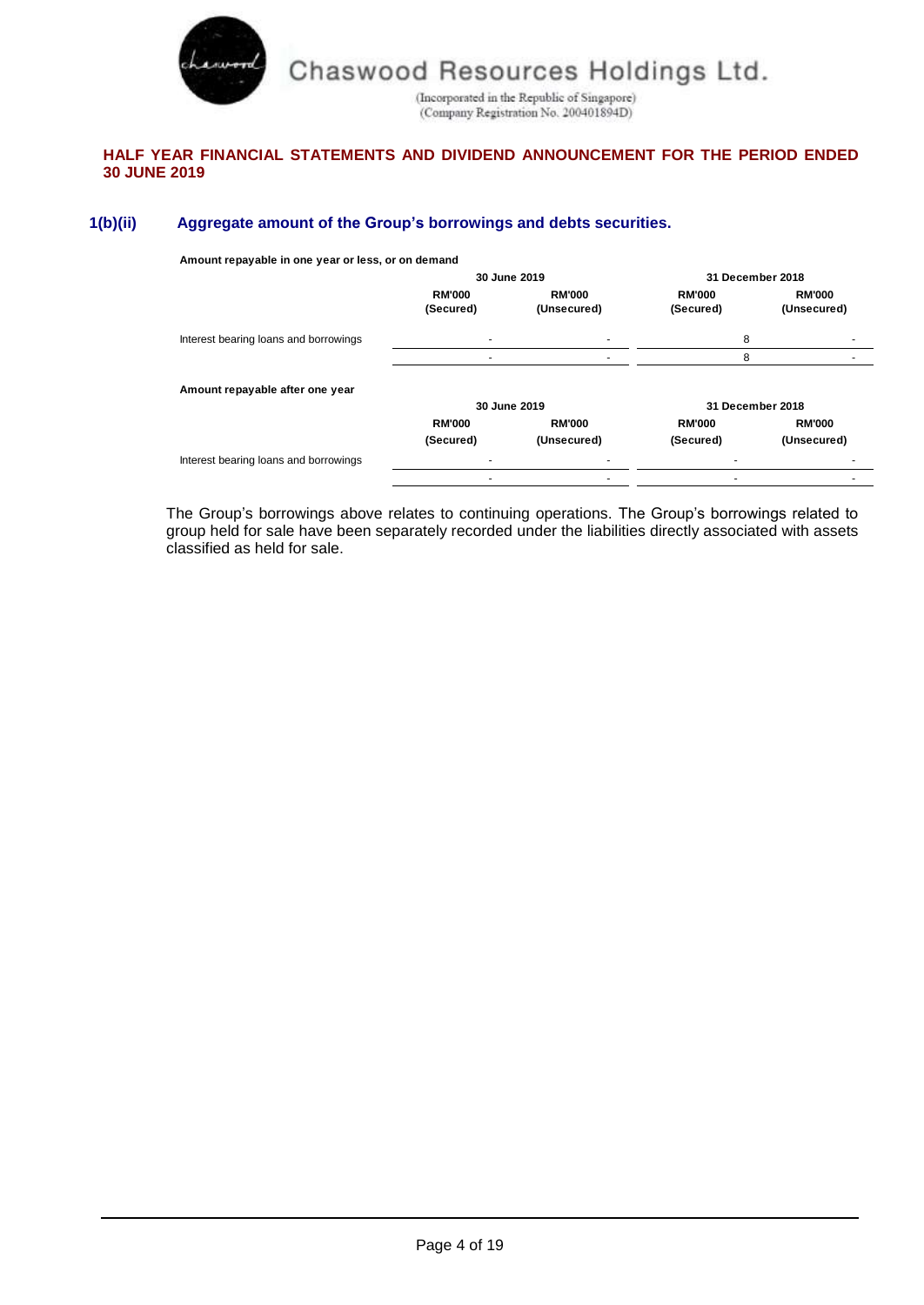

(Incorporated in the Republic of Singapore)<br>(Company Registration No. 200401894D)

# **HALF YEAR FINANCIAL STATEMENTS AND DIVIDEND ANNOUNCEMENT FOR THE PERIOD ENDED 30 JUNE 2019**

## **1(c) A statement of cash flows (for the group), together with a comparative statement for the corresponding period of the immediately preceding financial period.**

|                                                                                            | <b>1ST HALF YEAR ENDED 30 JUNE</b>        |                                           |  |
|--------------------------------------------------------------------------------------------|-------------------------------------------|-------------------------------------------|--|
|                                                                                            | <b>Unaudited</b><br>2019<br><b>RM'000</b> | <b>Unaudited</b><br>2018<br><b>RM'000</b> |  |
| Cash flows from operating activities                                                       |                                           |                                           |  |
| Loss before tax from continuing operations<br>Loss before tax from discontinued operations | (476)<br>(2, 275)                         | (846)<br>(4, 460)                         |  |
|                                                                                            | (2,751)                                   | (5,306)                                   |  |
| Adjustment for:                                                                            |                                           |                                           |  |
| Amortisation of franchise agreement cost                                                   | 16                                        | 22                                        |  |
| Deposits, prepayments and inventory written off                                            | 593                                       |                                           |  |
| Depreciation of property and equipment<br>Impairment loss on : -                           | 394                                       | 662                                       |  |
| Property and equipment                                                                     |                                           | 265                                       |  |
| Interest income                                                                            |                                           | (48)                                      |  |
| Interest expense                                                                           | 1,691                                     | 1,255                                     |  |
| Gain on disposal of property and equipment                                                 |                                           | (39)                                      |  |
| Exchange loss                                                                              | 42                                        | 467                                       |  |
| Operating (loss) / profit before working capital changes                                   | (15)                                      | (2, 722)                                  |  |
| Inventories                                                                                | 259                                       | 537                                       |  |
| Trade and other receivables                                                                | 159                                       | 171                                       |  |
| Other assets                                                                               | (222)                                     | 2,645                                     |  |
| Trade and other payables                                                                   | (284)                                     | (1, 497)                                  |  |
| Net cash flows from / (used in) operations                                                 | (103)                                     | (866)                                     |  |
| <b>Tax Paid</b>                                                                            | (101)                                     | (186)                                     |  |
| Net cash flows from / (used in) operating activities                                       | (204)                                     | (1,052)                                   |  |
| <b>Balance carried forward</b>                                                             | (204)                                     | (1,052)                                   |  |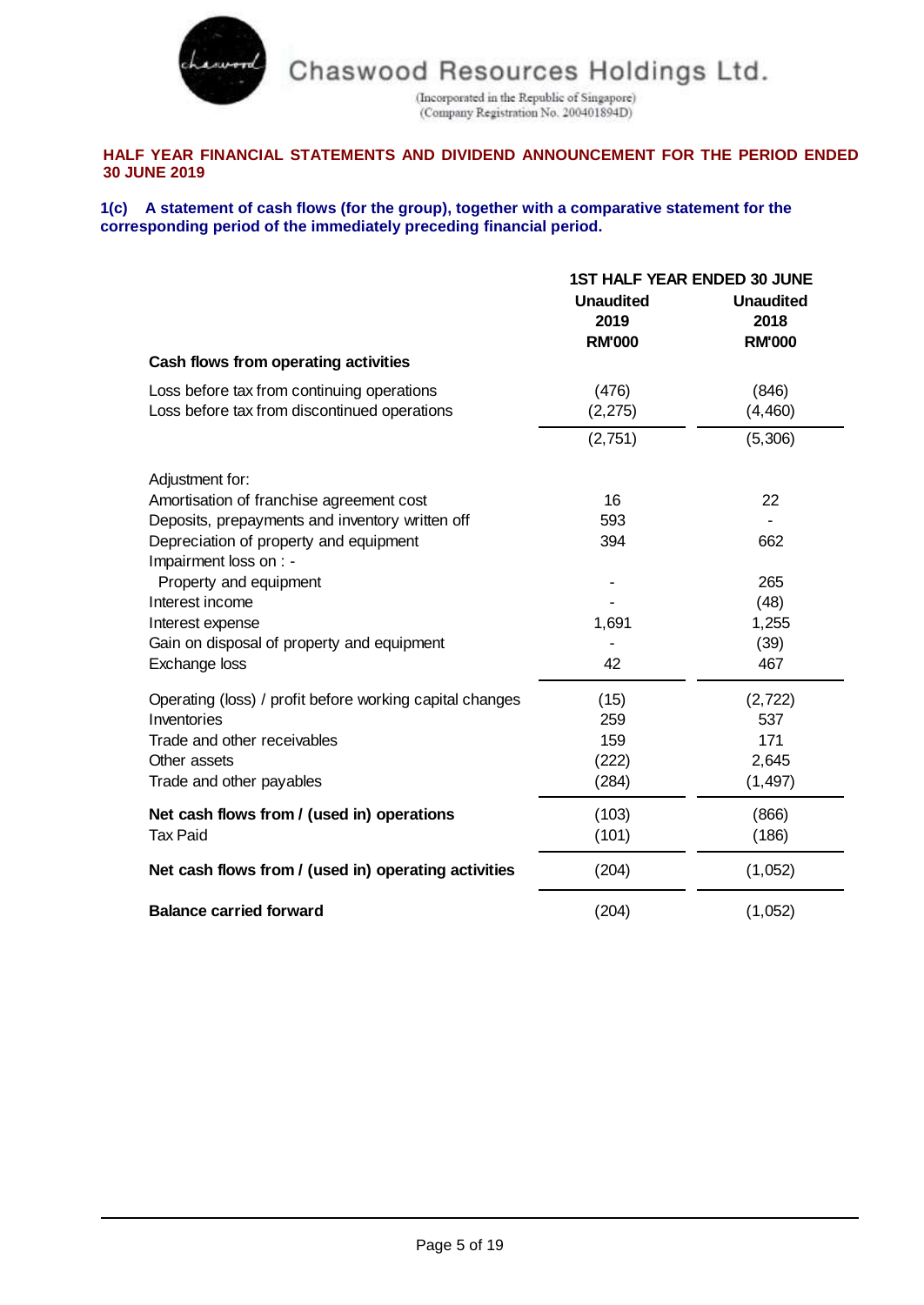

 $\frac{1}{\rm (Incoporated\ in\ the\ Republic\ of\ Singapore)}{1}{\rm (Company\ Registration\ No.\ 200401894D)}$ 

# **HALF YEAR FINANCIAL STATEMENTS AND DIVIDEND ANNOUNCEMENT FOR THE PERIOD ENDED 30 JUNE 2019**

# **1(c) Consolidated Statement of Cash Flows (for the group) (Continued)**

|                                                                                                               | <b>1ST HALF YEAR ENDED 30 JUNE</b>        |                                           |  |
|---------------------------------------------------------------------------------------------------------------|-------------------------------------------|-------------------------------------------|--|
|                                                                                                               | <b>Unaudited</b><br>2019<br><b>RM'000</b> | <b>Unaudited</b><br>2018<br><b>RM'000</b> |  |
| <b>Balance brought forward</b>                                                                                | (204)                                     | (1,052)                                   |  |
| Cash flows from investing activities<br>Proceeds from disposal of property and equipment<br>Interest received |                                           | 39<br>48                                  |  |
| Net cash flows (used in)/ from investing activities                                                           |                                           | 87                                        |  |
| Cash flows from financing activities<br>Net finance lease payables<br>Interest paid                           | (163)                                     | (195)<br>(21)                             |  |
| Net cash flows (used in)/ from financing activities                                                           | (163)                                     | (216)                                     |  |
| Net increase/(decrease) in cash and cash<br>equivalents                                                       | (367)                                     | (1, 181)                                  |  |
| Foreign exchange differences<br>Cash and cash equivalents at the beginning of the<br>financial period / year  | (14)<br>(4, 124)                          | (145)<br>(684)                            |  |
| Cash and cash equivalents at the end of the financial<br>period / year                                        | (4, 505)                                  | (2,010)                                   |  |
| Cash and cash equivalents is inclusive of :<br>- Cash of disposal group held for sale                         | 1,509                                     |                                           |  |
| Cash and cash equivalents:-                                                                                   |                                           |                                           |  |
| Not restricted in use<br>Restricted in use                                                                    | 1,632<br>11<br>1,643                      | 3,740<br>1,800<br>5,540                   |  |
| Cash and cash equivalents in the Statement of Cash<br>Flows:-                                                 |                                           |                                           |  |
| Amount as shown above<br><b>Bank overdraft</b><br>Cash restricted in use over 3 months                        | 1,643<br>(6, 137)<br>(11)                 | 5,540<br>(5,750)<br>(1,800)               |  |
| At the end of the financial period / year                                                                     | (4, 505)                                  | (2,010)                                   |  |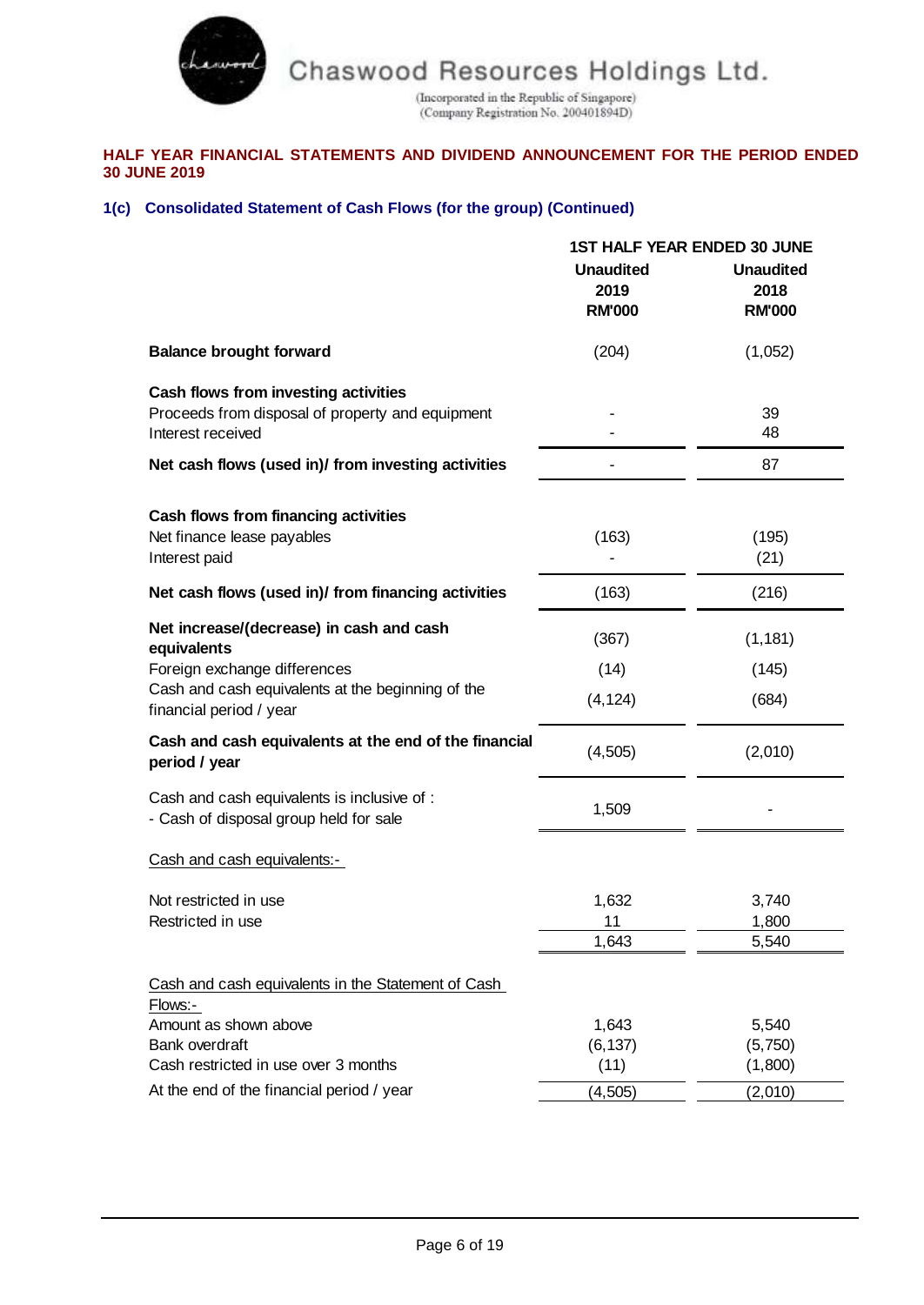

(Incorporated in the Republic of Singapore)<br>(Company Registration No. 200401894D)

# **HALF YEAR FINANCIAL STATEMENTS AND DIVIDEND ANNOUNCEMENT FOR THE PERIOD ENDED 30 JUNE 2019**

**1(d)(i) A statement (for the issuer and group) showing either (i) all changes in equity or (ii) changes in equity other than those arising from capitalisation issues and distributions to shareholders, together with a comparative statement for the corresponding period of the immediately preceding financial year.**

| The Group                                                   | <b>Share</b>             |                          | Attributable to owners of the Company                 |                        | Non-                                                    | Total                          |
|-------------------------------------------------------------|--------------------------|--------------------------|-------------------------------------------------------|------------------------|---------------------------------------------------------|--------------------------------|
|                                                             | Capital<br><b>RM'000</b> | Reserve<br><b>RM'000</b> | <b>Other (Accumulated</b><br>Losses)<br><b>RM'000</b> | Total<br><b>RM'000</b> | <b>Controlling</b><br><b>Interests</b><br><b>RM'000</b> | <b>Equity</b><br><b>RM'000</b> |
| Balance as at 1 January 2019                                | 24,464                   | (824)                    | (94, 863)                                             | (71, 223)              | (233)                                                   | (71, 456)                      |
| Total comprehensive income/(loss) for the period            |                          |                          |                                                       |                        |                                                         |                                |
| Loss for the financial period                               |                          |                          | (2,822)                                               | (2,822)                |                                                         | (2,822)                        |
| Effect of translation of net assets of foreign subsidiaries |                          | (787)                    |                                                       | (787)                  | 5                                                       | (782)                          |
| Total comprehensive income/(loss) for the period            |                          | (787)                    | (2,822)                                               | (3,609)                | 5                                                       | (3,604)                        |
| Balance as at 30 June 2019 (Unaudited)                      | 24,464                   | (1,611)                  | (97, 685)                                             | (74, 832)              | (228)                                                   | (75,060)                       |
| Balance as at 1 January 2018                                | 24,464                   | (1, 443)                 | (84, 898)                                             | (61, 877)              | (204)                                                   | (62,081)                       |
| Total comprehensive income/(loss) for the period            |                          |                          |                                                       |                        |                                                         |                                |
| Loss for the financial period                               |                          |                          | (5,480)                                               | (5,480)                | (3)                                                     | (5, 483)                       |
| Effect of translation of net assets of foreign subsidiaries |                          | 2,373                    |                                                       | 2,373                  | (27)                                                    | 2,346                          |
| Total comprehensive income/(loss) for the period            |                          | 2,373                    | (5,480)                                               | (3, 107)               | (30)                                                    | (3, 137)                       |
| Balance as at 30 June 2018 (Unaudited)                      | 24,464                   | 930                      | (90, 378)                                             | (64, 984)              | (234)                                                   | (65, 218)                      |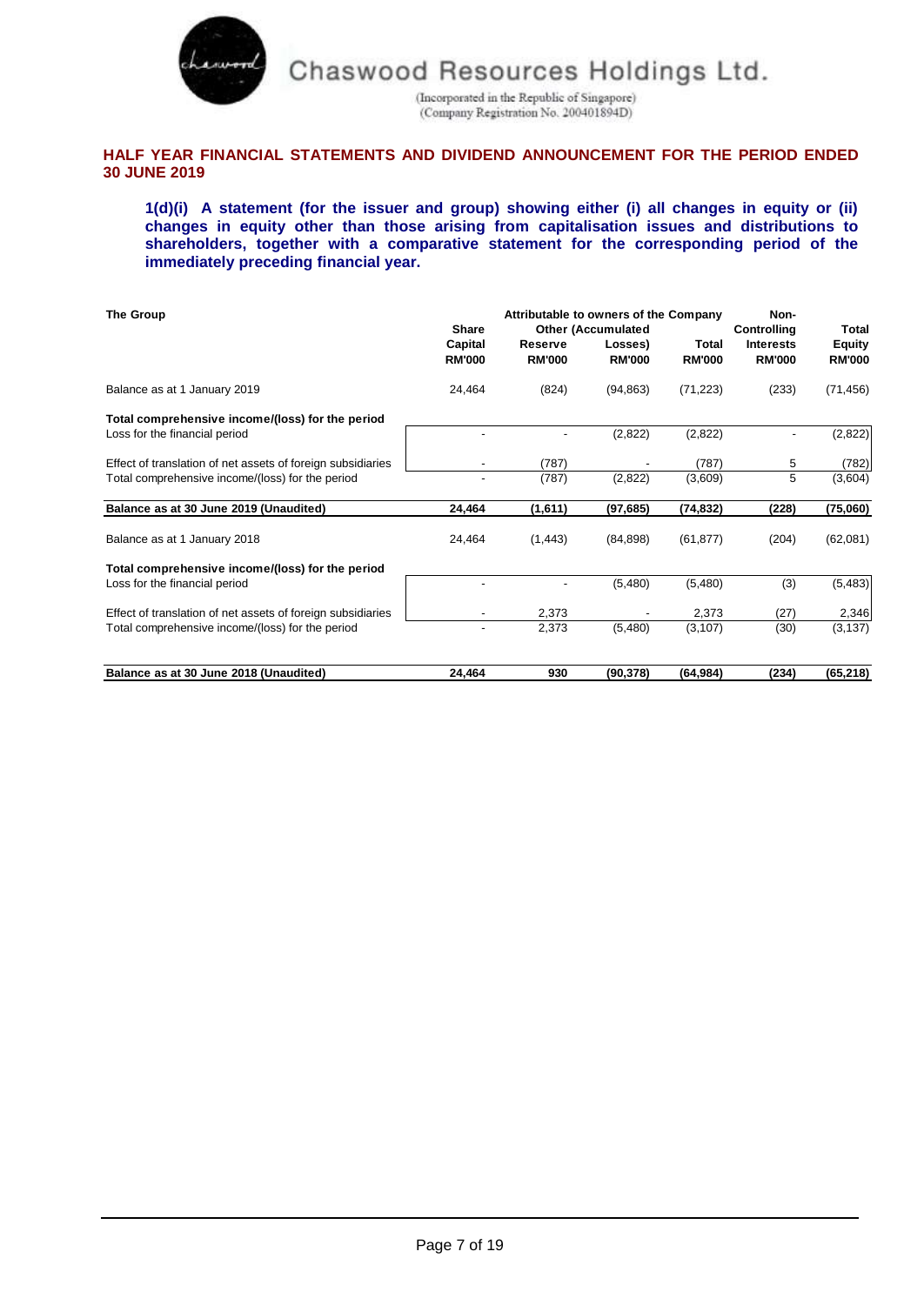

(Incorporated in the Republic of Singapore) (Company Registration No. 200401894D)

# **HALF YEAR FINANCIAL STATEMENTS AND DIVIDEND ANNOUNCEMENT FOR THE PERIOD ENDED 30 JUNE 2019**

**1(d)(i) A statement (for the issuer and group) showing either (i) all changes in equity or (ii) changes in equity other than those arising from capitalisation issues and distributions to shareholders, together with a comparative statement for the corresponding period of the immediately preceding financial year.**

| The Company                                                                      |                          |                                 |                           |                                |
|----------------------------------------------------------------------------------|--------------------------|---------------------------------|---------------------------|--------------------------------|
|                                                                                  | <b>Share</b>             |                                 | <b>Other (Accumulated</b> | Total                          |
|                                                                                  | Capital<br><b>RM'000</b> | <b>Reserve</b><br><b>RM'000</b> | Losses)<br><b>RM'000</b>  | <b>Equity</b><br><b>RM'000</b> |
| Balance as at 1 January 2019<br>Total comprehensive income/(loss) for the period | 162,132                  | 29,439                          | (240, 191)                | (48, 620)                      |
| Loss for the financial period                                                    |                          |                                 | (506)                     | (506)                          |
| Foreign currency translation                                                     |                          | (249)                           |                           | (249)                          |
| Total comprehensive income/(loss) for the period                                 |                          | (249)                           | (506)                     | (755)                          |
| Balance as at 30 June 2019 (Unaudited)                                           | 162,132                  | 29,190                          | (240,697)                 | (49,375)                       |
| Balance as at 1 January 2018<br>Total comprehensive income/(loss) for the period | 162,132                  | (1,079)                         | (195, 265)                | (34, 212)                      |
| Loss for the financial period                                                    |                          |                                 | (41, 016)                 | (41,016)                       |
| Foreign currency translation                                                     |                          | 41,222                          |                           | 41,222                         |
| Total comprehensive income/(loss) for the period                                 |                          | 41,222                          | (41, 016)                 | 206                            |
| Balance as at 30 June 2018 (Unaudited)                                           | 162,132                  | 40,143                          | (236, 281)                | (34,006)                       |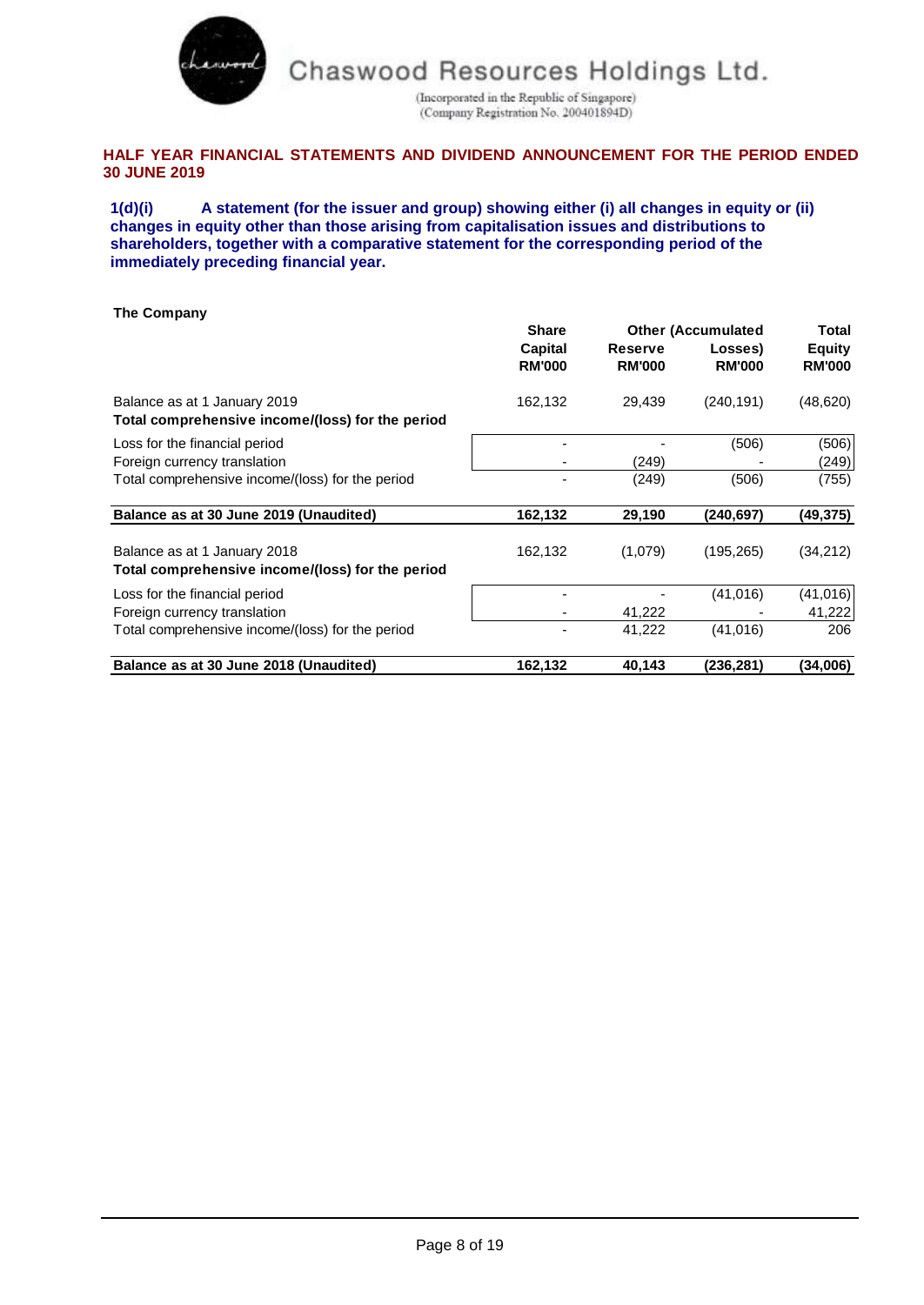

(Incorporated in the Republic of Singapore) (Company Registration No. 200401894D)

# **HALF YEAR FINANCIAL STATEMENTS AND DIVIDEND ANNOUNCEMENT FOR THE PERIOD ENDED 30 JUNE 2019**

**1(d)(ii) Details of any changes in the company's share capital arising from rights issue, bonus issue, share buy-backs, exercise of share options or warrants, conversion of other issues other purpose since the end of the previous period reported on. State also the number of shares that may be issued on conversion of all the outstanding convertibles, as well as the number of shares held as treasury shares, if any, against the total number of issued shares excluding treasury shares and subsidiary holdings of the issuer, as at the end of the current financial period reported on and as at the end of the corresponding period of the immediately preceding financial year. State also the number of shares held as treasury shares and the number of subsidiary holdings, if any, and the percentage of the aggregate number of treasury shares and subsidiary holdings held against the total number of shares outstanding in a class that is listed as at the end of the current financial period reported on and as at the end of the corresponding period of the immediately preceding financial year.**

The issued and paid-up share capital of the Company are as folllow:

| Issued and paid up share capital                  | Number of<br>shares   | <b>Issued and paid</b><br>up share capital<br>(RM) |
|---------------------------------------------------|-----------------------|----------------------------------------------------|
| Share capital as at 30 June 2019 and 30 June 2018 | 250,605,231           | 162, 131, 973                                      |
|                                                   | As at 30 June<br>2019 | As at 30 June<br>2018                              |

|                                           | Shares ('000) | Shares ('000) |
|-------------------------------------------|---------------|---------------|
| Additional shares that would be issued on |               |               |
| conversion of all convertible instruments | 10.000        | 10.000        |

The Group has issued redeemable exchangeable bonds ("Exchangeable Bonds") of an aggregate principal amount of S\$3.0 million in three (3) tranches of S\$1.0 million, S\$0.5 million and S\$1.5 million on 25 April 2014, 5 December 2014 and 27 January 2015 respectively. As at the date of this announcement, the net proceeds have been fully utilised for the intended purpose of (i) capital expenditure and working capital for outlets expansion in China and/or Indonesia and (ii) expenses relating to the Exchangable Bonds.

Based on the exchangeable price of S\$0.30 per new shares, the Company will be obliged to issue up to 10,000,000 new shares ("New Shares") in the event that the investor exercises its right to exchange the entire Exchangeable Bonds into New Shares.

As at 30 June 2019 and 30 June 2018, the Company did not hold any treasury shares and there were no subsidary holdings.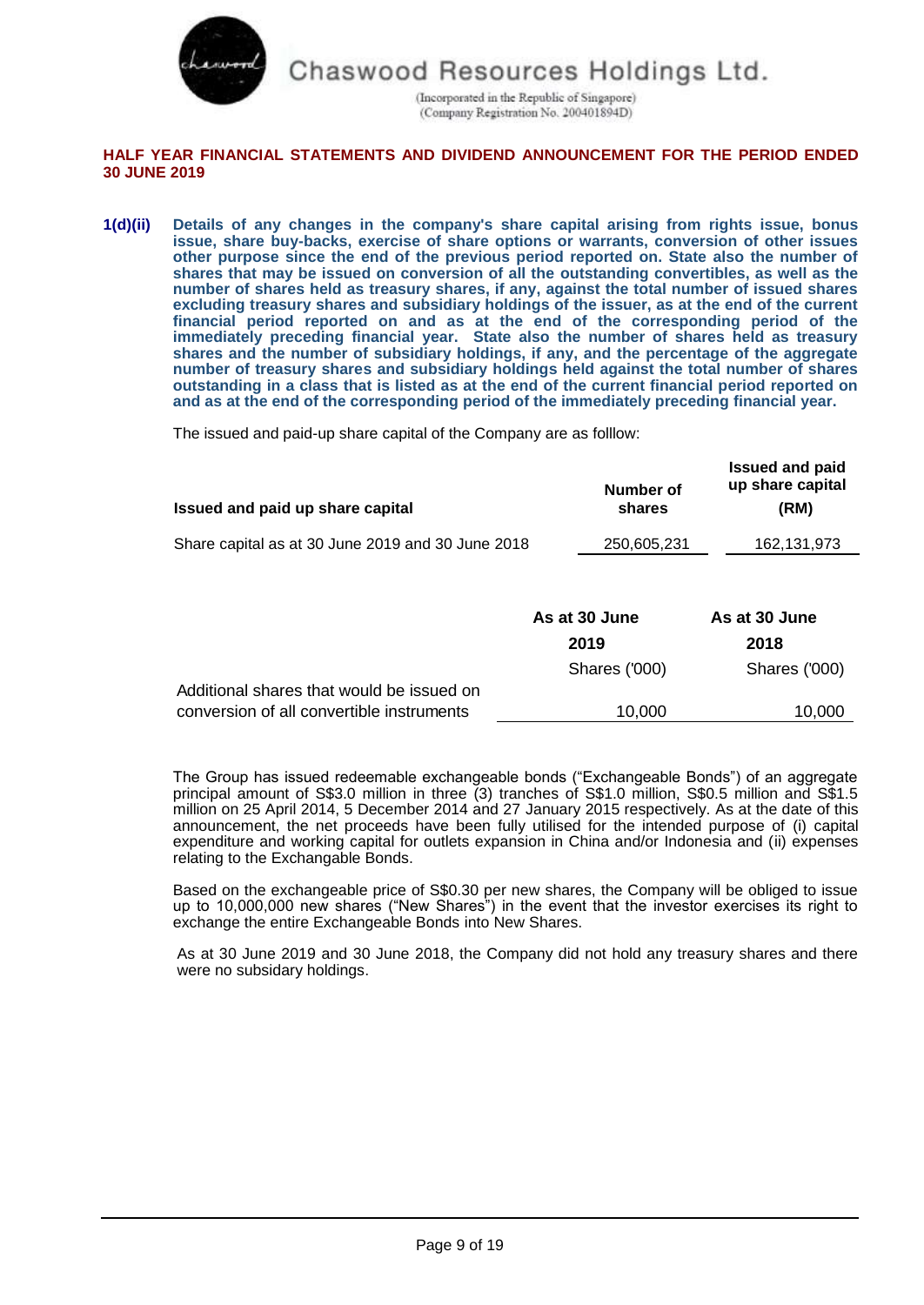

(Incorporated in the Republic of Singapore) (Company Registration No. 200401894D)

# **HALF YEAR FINANCIAL STATEMENTS AND DIVIDEND ANNOUNCEMENT FOR THE PERIOD ENDED 30 JUNE 2019**

#### **1(d)(iii) To show the total number of issued shares excluding treasury shares as at the end of the current financial year and as at the end of the immediately preceding year.**

|                                                            | As at<br>30 June<br>2019 | As at<br>31 December<br>2018 |
|------------------------------------------------------------|--------------------------|------------------------------|
| Total number of issued shares excluding treasury<br>shares | 250,605,231              | 250.605.231                  |

The Company has no treasury shares as at 30 June 2019 and 31 December 2018.

**1(d)(iv) A statement showing all sales, transfers, disposal, cancellation and/or use of treasury shares as at the end of the current financial period reported on.**

Not applicable. The Company did not hold any treasury shares as at 30 June 2019 and 30 June 2018.

**1(d)(v) A statement showing all sales, transfer, disposals, cancellations and/or use of subsidiary holdings as at the end of the current financial period reported on.**

The Company did not hold any subsidiary holdings as at 30 June 2019 and 30 June 2018.

#### **2. Whether the figures have been audited or reviewed and in accordance with which auditing standard or practice.**

The figures have not been audited or reviewed by the Company's auditors.

**3. Where the figures have been audited or reviewed, the auditors' report (including any qualifications or emphasis of a matter).**

Not applicable.

#### **4. Whether the same accounting policies and methods of computation as in the issuer's most recently audited annual financial statements have been applied.**

Other than the adoption of Singapore Financial Reporting Standards (International) ("SFRS(I)") as mentioned in paragraph 5 below, there were no changes in the accounting policies and methods of computation adopted in the financial statements of the Group for the current reporting period as compared to the most recently audited financial statements for the reporting year ended 31 December 2018.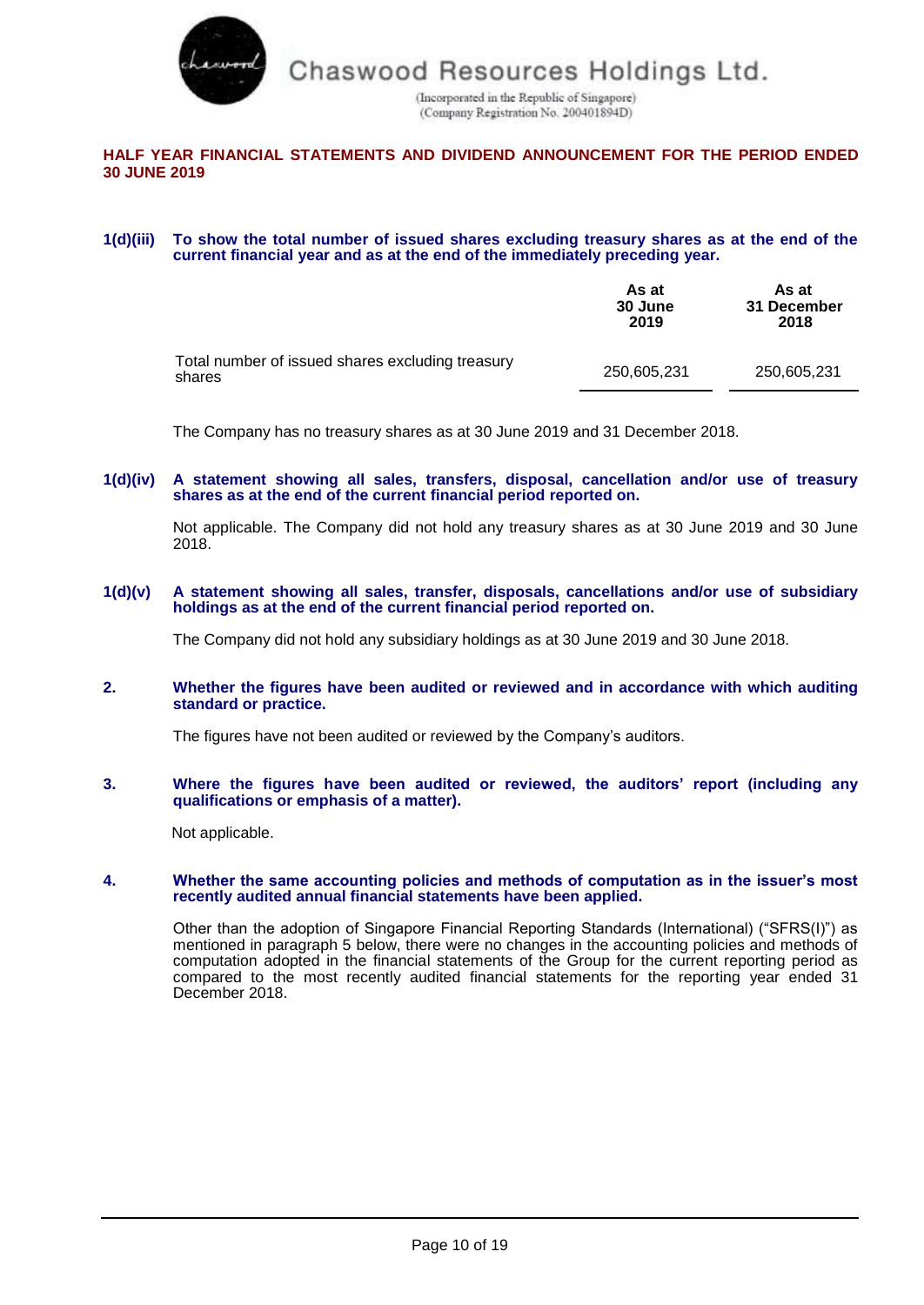

(Incorporated in the Republic of Singapore) (Company Registration No. 200401894D)

# **HALF YEAR FINANCIAL STATEMENTS AND DIVIDEND ANNOUNCEMENT FOR THE PERIOD ENDED 30 JUNE 2019**

#### **5. If there are any changes in the accounting policies and methods of computation, including any required by an accounting standard, what has changed, as well as the reasons for, and the effect of, the change.**

The Group has adopted various new and revised SFRS(I)s that are relevant to its operations and effective for the period beginning 1 January 2019. Except as disclosed below, the adoption of the new and revised SFRS(I)s has no material financial impact on the Group's financial statements.

SFRS(I) 16 *Leases* sets out a revised framework for the recognition, measurement, presentation and disclosure of leases, and replaces SFRS(I) 1-17 *Leases*, SFRS(I) INT 4 *Determining whether an Arrangement contains a Lease*, SFRS(I) INT 1-15 *Operating Leases – Incentives* and SFRS(I) INT 1-27 *Evaluating the Substance of Transactions Involving the Legal Form of a Lease*. SFRS(I) 16 requires lessees to recognise right-of-use assets and lease liabilities for all leases with a term of more than 12 months, except where the underlying asset is of low value. The right-of-use asset is depreciated and interest expense is recognised on the lease liability. The accounting requirements for lessors have not been changed substantially, and continue to be based on classification as operating and finance leases. Disclosure requirements have been enhanced for both lessors and lessees.

The Group adopted SFRS(I) 16 on 1 January 2019 based on a permitted transition approach that does not restate comparative information, but recognised the cumulative effect of initially applying SFRS(I) 16 as an adjustment to the opening balance of retained earnings on 1 January 2019. The Group also adopted an expedient offered by SFRS(I) 16, exempting the Group from having to reassess whether pre-existing contracts contain a lease.

#### **6. Earnings per ordinary share of the group for the current financial period reported on and the corresponding period of the immediately preceding financial period, after deducting any provision for preference dividends.**

|                                                                  | <b>THE GROUP</b><br><b>HALF YEAR ENDED 30 JUNE</b> |         |
|------------------------------------------------------------------|----------------------------------------------------|---------|
|                                                                  | 2019                                               | 2018    |
| Net loss attributable to shareholders of the<br>Company (RM'000) | (2,822)                                            | (5,480) |
| (a) Basic Loss per share (RM sen)                                | (1.1)                                              | (2.2)   |
| (b) Diluted Loss per share (RM sen)                              | N.A                                                | N.A     |
| Weighted average number of ordinary shares<br>in issue ('000)    | 250,605                                            | 250,605 |

There is no dilutive effect from the Exchangable Bonds as they are anti-dilutive because their conversion to ordinary shares would decrease loss per share.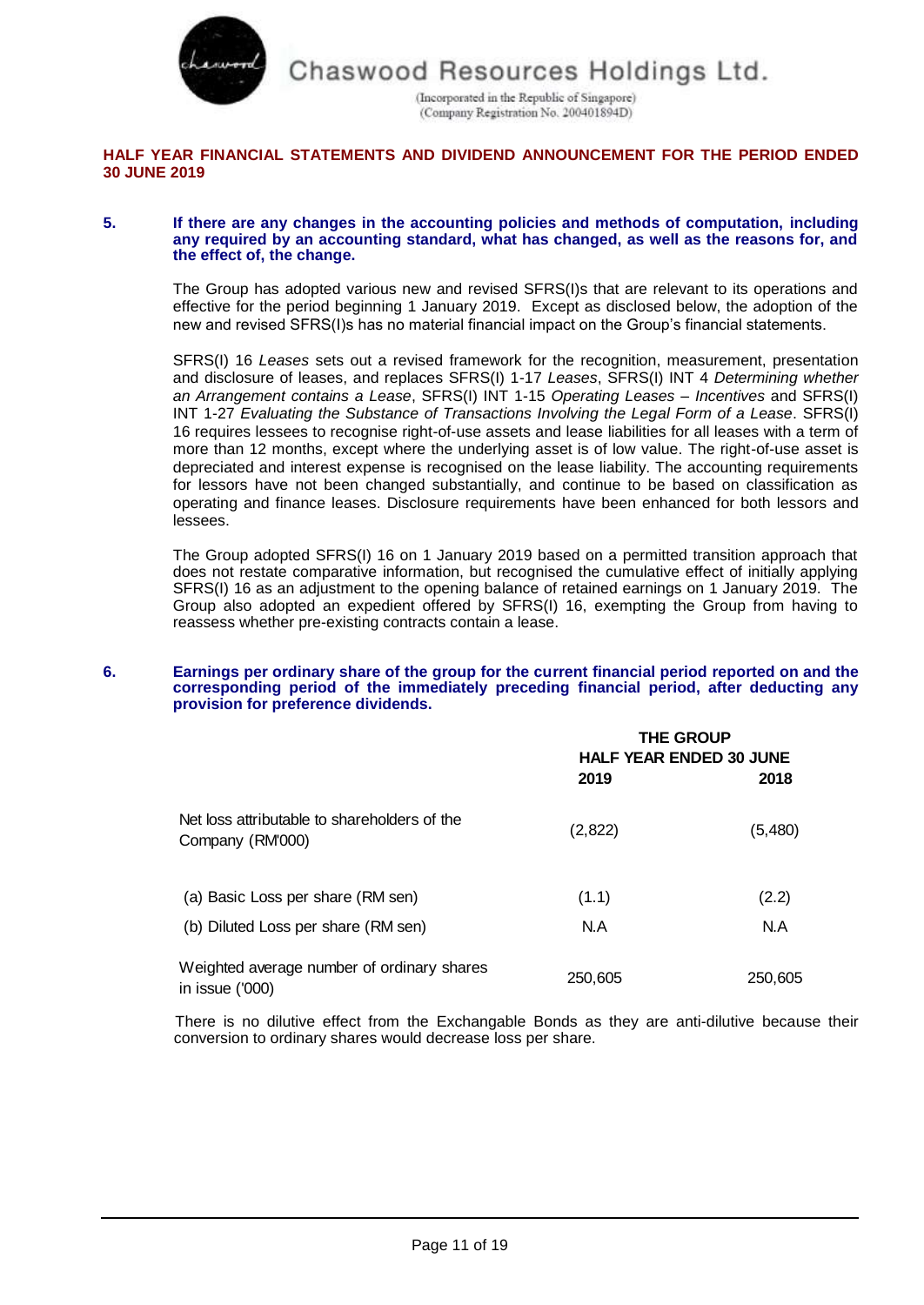

(Incorporated in the Republic of Singapore) (Company Registration No. 200401894D)

# **HALF YEAR FINANCIAL STATEMENTS AND DIVIDEND ANNOUNCEMENT FOR THE PERIOD ENDED 30 JUNE 2019**

- **7. Net asset value (for the issuer and group) per ordinary share based on the total number of issued shares excluding treasury shares of the issuer at the end of the:-**
	- **(a) current financial period reported on; and**
	- **(b) immediately preceding financial year.**

|                                             | 30 June 2019<br>(Unaudited) | The Group<br>31 December<br>2018<br>(Audited) | 30 June 2019<br>(Unaudited) | The Company<br>31 December<br>2018<br>(Audited) |
|---------------------------------------------|-----------------------------|-----------------------------------------------|-----------------------------|-------------------------------------------------|
|                                             |                             |                                               |                             |                                                 |
| Net asset value per ordinary share (RM sen) | (29.9)                      | (28.4)                                        | (19.7)                      | (19.4)                                          |

Net asset value per ordinary share of the Group and the Company was calculated based on 250,605,231 shares (2018: 250,605,231 shares) in issue at the end of the financial year/period.

- **8. A review of the performance of the group, to the extent necessary for a reasonable understanding of the group's business. It must include a discussion of the following:-**
	- **(a) any significant factors that affected the turnover, costs, and earnings of the group for the current financial period reported on, including (where applicable) seasonal or cyclical factors; and**
	- **(b) any material factors that affected the cash flow, working capital, assets or liabilities of the group during the current financial period reported on.**

### **Review of Financial Performance**

Pursuant to the share sale agreement entered into by the Company with Tremendous Asia Management Inc ("TAMI") on 14 September 2018 for the sale of 100% equity interest in Chaswood Resources Sdn Bhd ("CRSB") and effectively CRSB's subsidiaries except for Bistro Italiana (TC) Sdn Bhd (collectively known as "Group Held for Sale") ("Proposed CRSB Disposal"), the revenue and expenses for the Group Held for Sale have been separately classified as discontinued operations.

### **Revenue**

Revenue for the first half of the financial year ended 2019 ("1H2019") comprised the revenue contributed by the remaining business of the Group after the Proposed CRSB Disposal (i.e. the restaurant business operating the Italiannies brand) which is also classified as the continuing operations. The decrease of approximately RM0.5 million, or 28.4% as compared to 1H2018 was due to the closure of the non-profitable bar business.

### **Gross profit and gross profit margin**

Gross profit decreased by approximately RM0.3 million, or 24.9% from approximately RM1.2 million in 1H2018 to approximately RM0.9 million in 1H2019 in line with the decrease in revenue. However, the gross profit margin increased from approximately 62.1% in 1H2018 to approximately 65.1% in 1H2019 due to the higher profit margin contribution from the food and beverage business after the closure of the bar business.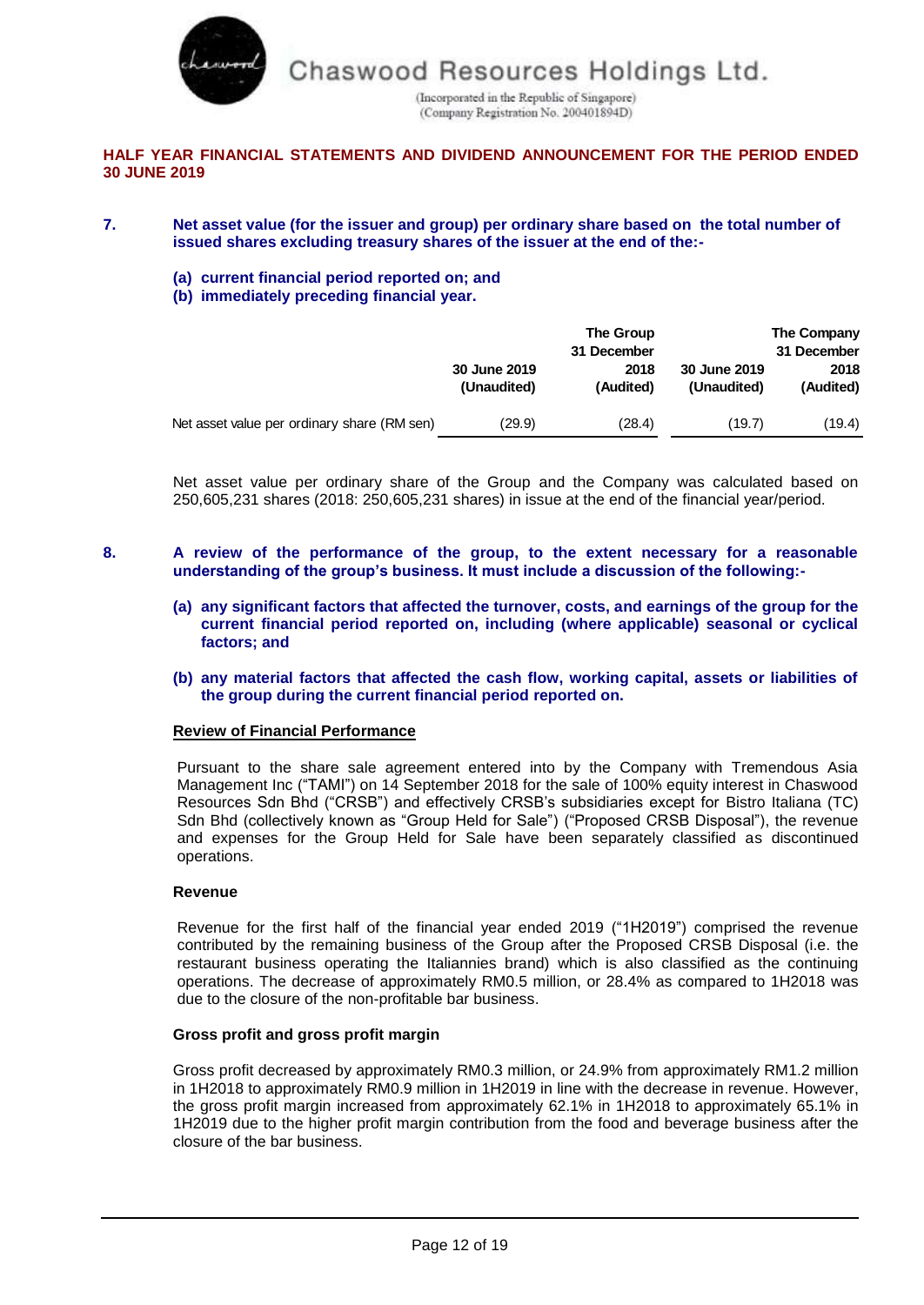

(Incorporated in the Republic of Singapore) (Company Registration No. 200401894D)

# **HALF YEAR FINANCIAL STATEMENTS AND DIVIDEND ANNOUNCEMENT FOR THE PERIOD ENDED 30 JUNE 2019**

# **Administrative expenses**

Administrative expenses decreased by approximately RM0.7 million, or 34.2%, from approximately RM2.0 million in 1H2018 to approximately RM1.3 million in 1H2019 due to the closure of the Group's non-profitable business and the continuous cost cutting measures undertaken by the Group.

### **Other expenses**

Other expenses consist of depreciation charge.

### **Loss after tax from continuing operations**

The Group incurred lower net loss after tax from continuing operations in 1H2019 of approximately RM0.5 million compared to 1H2018 of approximately RM0.8 million mainly due to the cost rationalization efforts in the closing of non-profitable business and the reduction of existing operating expenses.

### **Loss from discontinued operations**

The results of the discontinued operations included in the consolidated statement of comprehensive income are set out below:

|                                                  | <b>HALF YEAR ENDED 30 JUNE</b> |                        |           |
|--------------------------------------------------|--------------------------------|------------------------|-----------|
|                                                  | 2019                           | 2018                   | Increase/ |
|                                                  | (Unaudited)                    | (Unaudited) (Decrease) |           |
|                                                  | <b>RM'000</b>                  | <b>RM'000</b>          | %         |
| Revenue                                          | 25,851                         | 48.465                 | -46.7%    |
| Cost of sales                                    | (8, 464)                       | (15,594)               | -45.7%    |
| Administrative expenses                          | (17,694)                       | (35,632)               | $-50.3\%$ |
| Finance costs                                    | (1,691)                        | (1,255)                | 34.7%     |
| Other operating expenses                         | (348)                          | (621)                  | -44.0%    |
| Loss for the period from discontinued operations | (2, 346)                       | (4,637)                | -49.4%    |

Decrease of net loss from discontinued operations by approximately RM2.3 million from approximately RM4.6 million in 1H2018 to approximately RM2.3 million in 1H2019 was mainly due to the Group's rationalization efforts in closing non-profitable outlets and reduction of operating and head office expenses.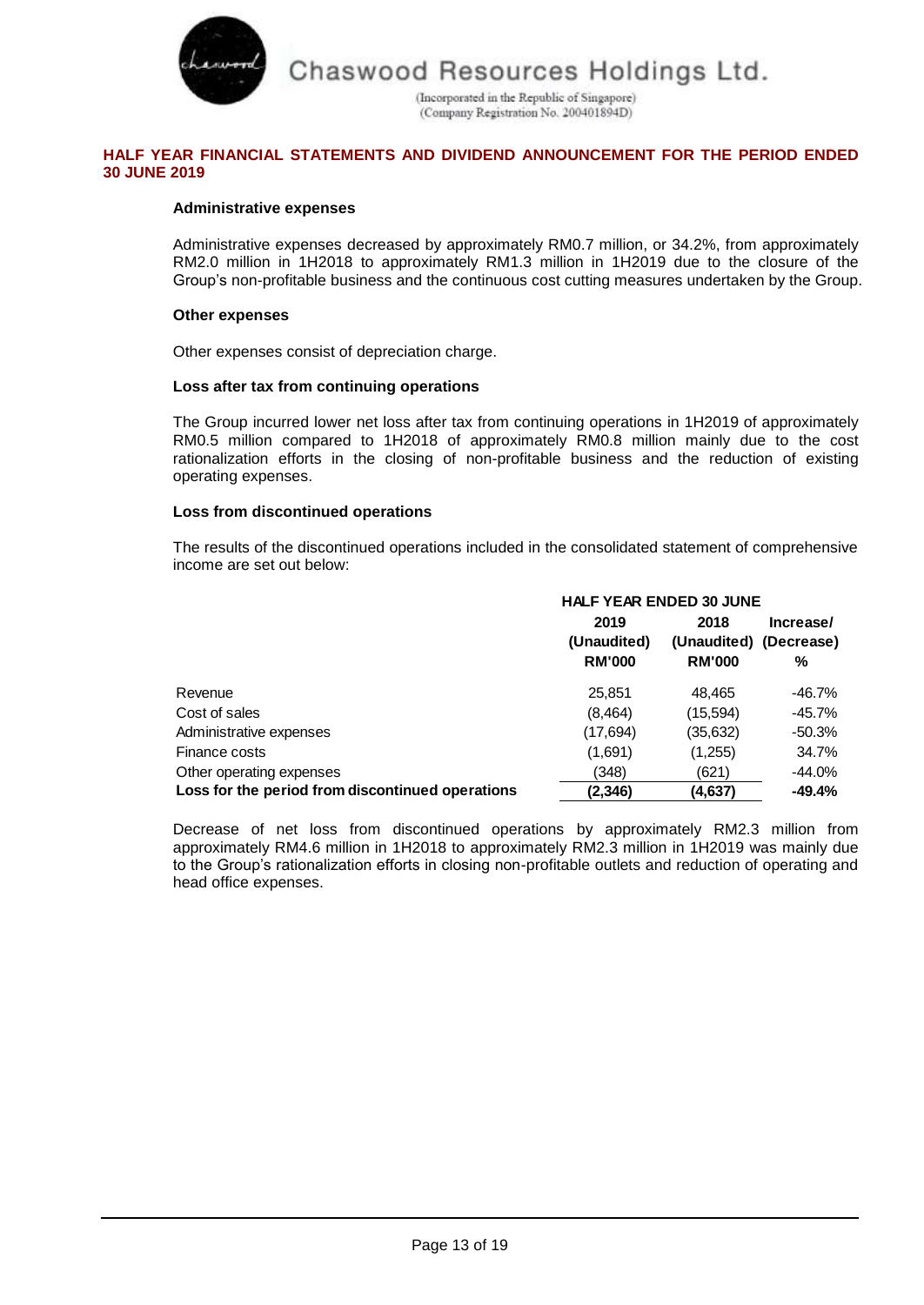

(Incorporated in the Republic of Singapore) (Company Registration No. 200401894D)

# **HALF YEAR FINANCIAL STATEMENTS AND DIVIDEND ANNOUNCEMENT FOR THE PERIOD ENDED 30 JUNE 2019**

# **Review of Financial Position**

### **Non-current assets**

The decrease in property and equipment of approximately RM0.1 million from approximately RM1.36 million as at 31 December 2018 to approximately RM1.30 million as at 30 June 2019 was mainly due to depreciation charge during the period.

# **Current assets**

The decrease in inventories, trade and other receivables of an aggregate of approximately RM0.1 million as at 30 June 2019 as compared to 31 December 2018 was due to the closure of the nonprofitable bar business.

Other assets relate to (i) deposits placed with the lessors for the leases of the Group's remaining outlet and (ii) prepayments.

# **Current liabilities**

Current liabilities mainly comprise of trade and other payables and the breakdown is as follows:

# **Trade and other payables**

|                |                                        | <b>The Group</b>                           |  |
|----------------|----------------------------------------|--------------------------------------------|--|
|                | As at 30 June<br>2019<br><b>RM'000</b> | As at 31 December<br>2018<br><b>RM'000</b> |  |
| Trade payables | 370                                    | 334                                        |  |
| Other payables | 8,020                                  | 7,617                                      |  |
| <b>Total</b>   | 8,390                                  | 7,951                                      |  |

The increase in other payables of approximately RM0.4 million arose mainly from professional fees.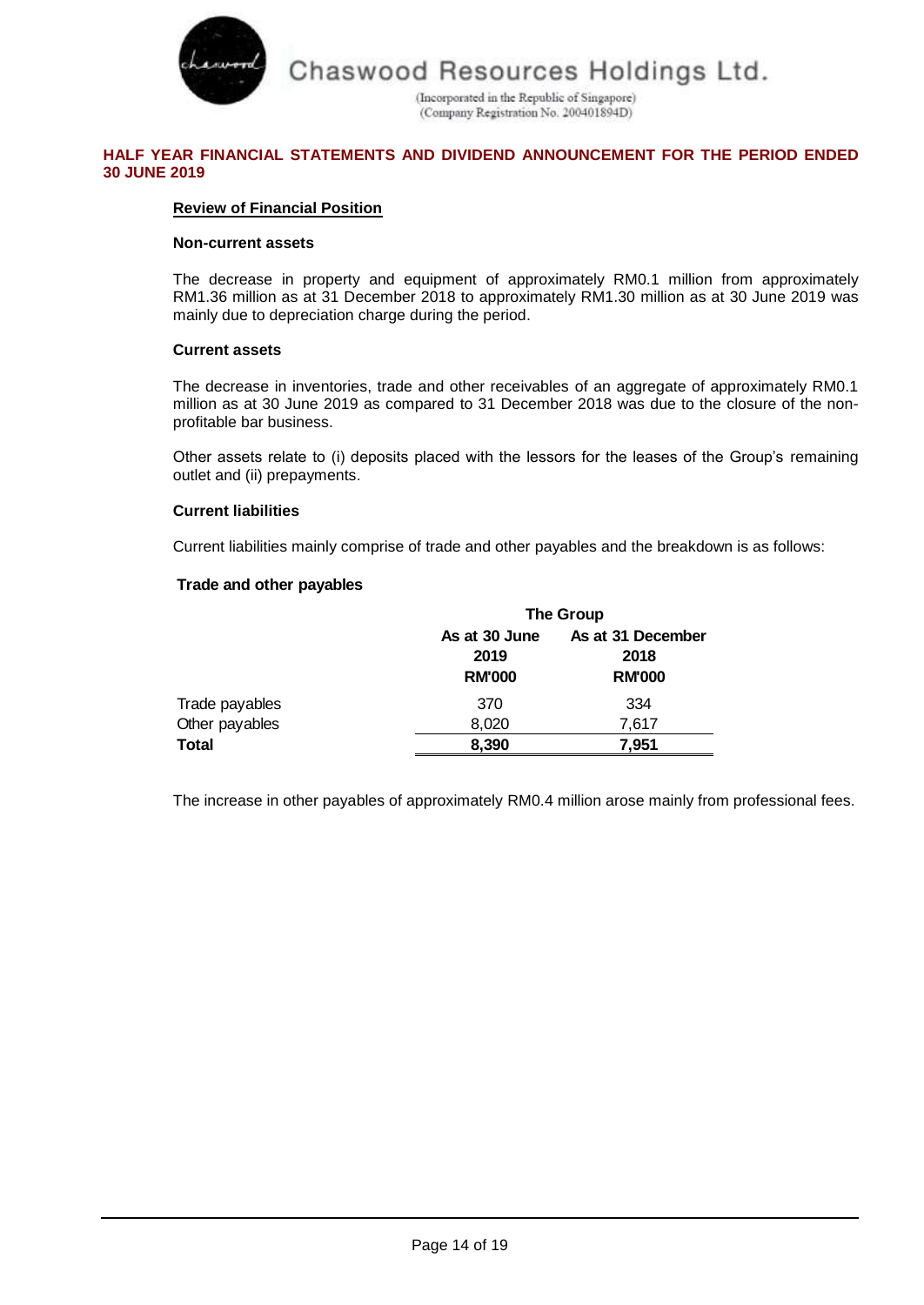

(Incorporated in the Republic of Singapore) (Company Registration No. 200401894D)

# **HALF YEAR FINANCIAL STATEMENTS AND DIVIDEND ANNOUNCEMENT FOR THE PERIOD ENDED 30 JUNE 2019**

# **Assets and liabilities directly associated with assets classified as held for sale**

Pursuant to the Proposed CRSB Disposal, the assets and liabilities of the Group Held for Sale have been classified and disclosed separately as assets / liabilities held for sale.

The major classes of assets and liabilities classified as held for sale at the end of the reporting period are as follows:

|                                        | <b>RM'000</b><br>(Unaudited) | 30 June 2019 31 December 2018<br><b>RM'000</b><br>(Audited) |
|----------------------------------------|------------------------------|-------------------------------------------------------------|
| Property and Equipment                 | 9,926                        | 10,170                                                      |
| Intangible Assets                      | 174                          | 185                                                         |
| Investment in associate Company        | 170                          | 196                                                         |
| Inventories                            | 1,514                        | 1,738                                                       |
| Trade and Other Receivables            | 1,868                        | 1,963                                                       |
| <b>Other Assets</b>                    | 5,893                        | 5,710                                                       |
| Tax recoverable                        | 90                           | 13                                                          |
| Cash and Cash Equivalents              | 1,509                        | 1,916                                                       |
| Assets of group held for sale          | 21,144                       | 21,891                                                      |
| Deferred Tax Liabilities               | 670                          | 663                                                         |
| <b>Other Financial Liabilities</b>     | 39,850                       | 38,665                                                      |
| <b>Provision for Taxation</b>          | (682)                        | (737)                                                       |
| Trade and Other Payables               | 49,242                       | 48,154                                                      |
| Other Liabilities, current             | 246                          | 246                                                         |
| Liabilities of group held for sale     | 89,326                       | 86,991                                                      |
| Net liabilities of group held for sale | (68,182)                     | (65,100)                                                    |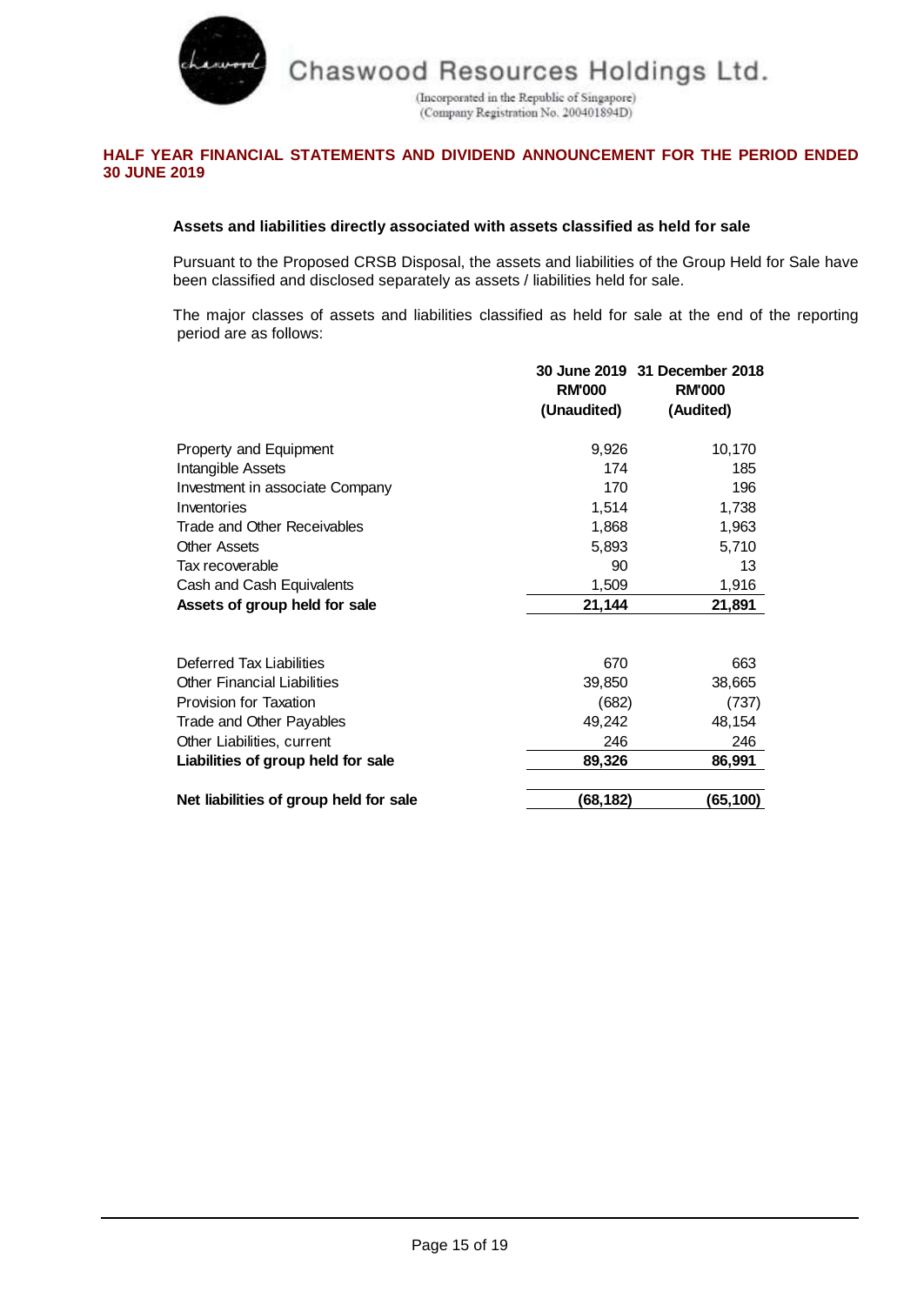

(Incorporated in the Republic of Singapore) (Company Registration No. 200401894D)

# **HALF YEAR FINANCIAL STATEMENTS AND DIVIDEND ANNOUNCEMENT FOR THE PERIOD ENDED 30 JUNE 2019**

# **Working capital**

# **Liquidity and Going Concern Assumptions**

The financial statements have been prepared on a going concern basis assuming that the Group will continue to operate as a going concern notwithstanding that: (i) the net loss amounting to RM2.8 million in the first half of the year ended 30 June 2019; (ii) the net current liabilities of RM76.2 million of the Group as at 30 June 2019; and (iii) negative equity position of RM75.1 million as at 30 June 2019. These events and conditions indicate the existence of a material uncertainty which may cast significant doubt on the Group's ability to continue as a going concern and hence, its ability to realise its assets and discharge its liabilities in the normal course of business.

The Board is of the opinion that the Group is able to continue to operate as a going concern subject to the successful implementation of the proposed restructuring exercise which is currently undertaken by the Group which entails, inter-alia:

a) Proposed disposal of CRSB and its subsidiaries

On 14 September 2018, the Company entered into a share sale agreement with TAMI for the sale of 100% equity interest of CRSB (the "Proposed CRSB Disposal"). The Proposed CRSB Disposal is a divestment of the Company's 100% equity interest of CRSB and effectively CRSB's subsidiaries, save for Bistro Italiana (TC) Sdn Bhd. ("Excluded Subsidiary"). During the financial period ended 30 June 2019, the Group Held for Sale contributed a loss after tax of approximately RM2.3 million. The net liabilities relating to the CRSB Group subject to disposals amounted to approximately RM68.2 million as at 30 June 2019. The proposed disposal is subject to, inter alia, shareholders' approval.

b) Scheme of Arrangement with Malaysia Scheme Creditors ("Malaysia SOA")

The Group has obtained the approval from the financial institution lenders ("Malaysia Lenders") for the Malaysia SOA during a court convened meeting ("CCM") held on 9 November 2018 of which the court has granted sanction to the results of the CCM on 14 January 2019. The proposed settlement to the Malaysia Lenders under the Malaysia SOA comprises upliftment of fixed deposits, sale of residential properties, sale of TGI Friday's and Teh Tarik Place businesses, issuance of new shares of the Company and waiver of debt. The Group is in the midst of implementing the Malaysia SOA.

c) Proposed disposal of TGI Friday's in Malaysia and Teh Tarik Place businesses

CRSB has on 3 April 2019 entered into a share purchase agreement with Sino Hua-An International Berhad for the sale of TGI Friday's in Malaysia and Teh Tarik Place businesses for a purchase consideration of RM8.0 million. The proceeds will be utilized in accordance with the Malaysia SOA.

d) Proposed issuance of redeemable convertible notes

The Company had entered into a binding term sheet on 31 July 2019 with Advance Opportunities Fund ("Subsriber") pursuant to which the Company proposes to issue to the Subscriber 1.0% equity-linked redeemable convertible notes due 2022 with an aggregate principal amount of up to S\$50 million. The proceeds will be utilized for the funding of the Group's working capital and future plans pursuant to the Restructuring Exercise.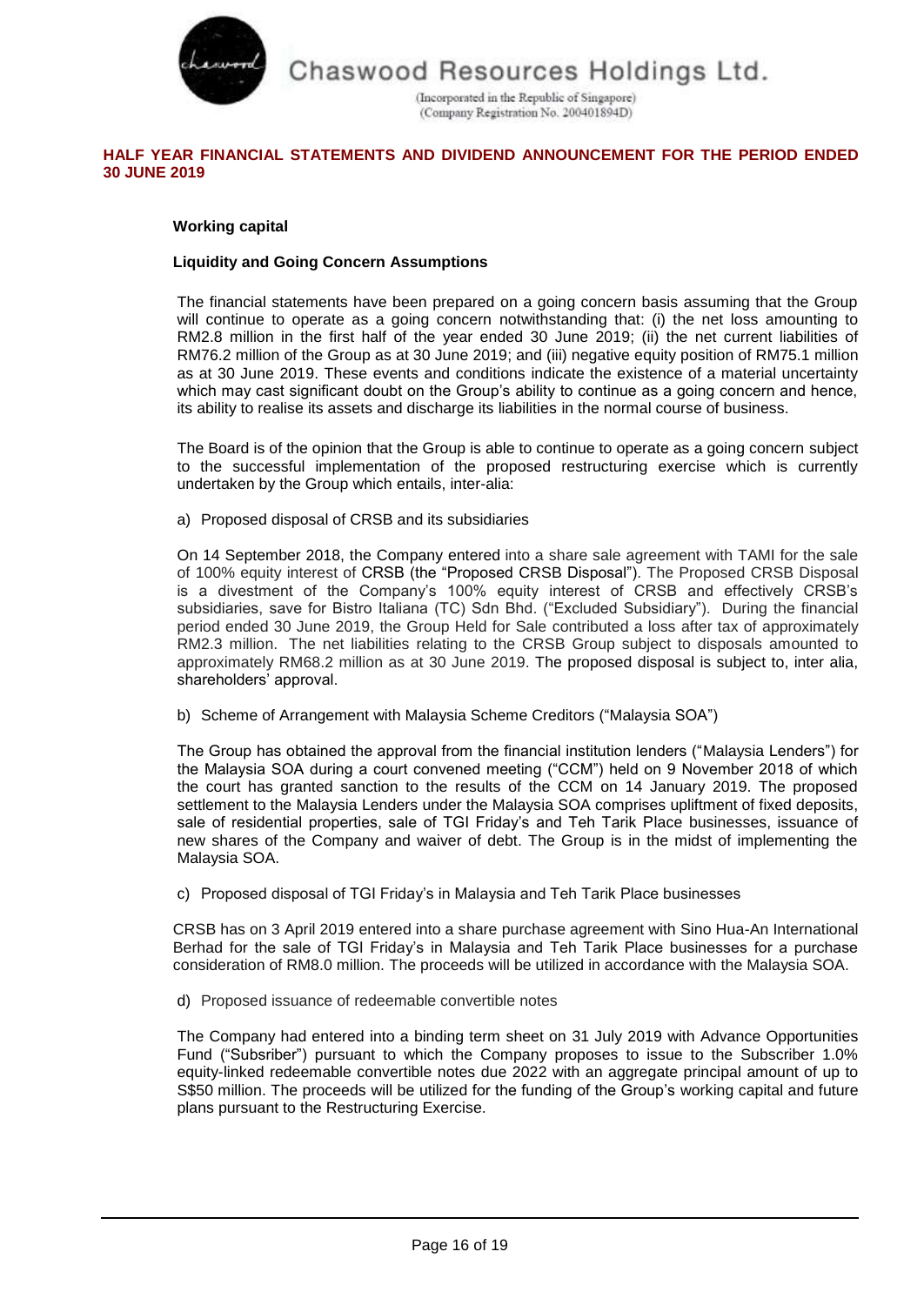

(Incorporated in the Republic of Singapore) (Company Registration No. 200401894D)

## **HALF YEAR FINANCIAL STATEMENTS AND DIVIDEND ANNOUNCEMENT FOR THE PERIOD ENDED 30 JUNE 2019**

### e) Moratorium and proposed scheme of arrangement with Singapore scheme creditors

On 26 April 2019, the Company filed an application with the Singapore Court to obtain an order, amongst other things, that no legal action or proceedings against the Company be commenced or continued against the Company for a period of 12 weeks from the date of the order to be granted ("Moratorium"), pursuant to section 210(10) of the Act. The Singapore Court has on 9 July 2019 granted the Moratorium. Further to the Moratorium, the Company proposes to implement a scheme of arrangement ("Singapore SOA") with the creditors of the Company pursuant to section 210(1) or section 211I of the Act, as the case may be. Details of the Singapore SOA are targeted to be finalized during the 12-week period of the Moratorium. The Singapore SOA is necessary to address the various debt obligations owed by the Company to its creditors and to address the statutory demand dated 15 January 2019 received from the interim judicial managers of TAP Venture Fund I Pte Ltd ("TVF"), the holder of Exchangeable Bond issued by the Company's subsidiary, seeking a payment of S\$3 million for the principal amount of the REB which is overdue for redemption. As at the date of this announcement, the Company has yet to receive any further notices from the interim judicial managers of TVF.

# **Review of Statement of Cash Flows**

### *Cash flows used in operating activities*

Net cash used in operating activities of approximately RM0.2 million was mainly due to the decrease in trade and other receivables of approximately RM0.2 million, decrease in inventories of RM0.3 million, offsetted by increase in other assets of RM0.2 million the repayment to trade and other payables of approximately RM0.3 million.

### *Cash flows used in financing activities*

Net cash used in financing activities of approximately RM0.2 million was due to the repayment of hire purchase creditors.

#### **9. Where a forecast, or a prospect statement, has been previously disclosed to shareholders, any variance between it and the actual results.**

Not applicable. There were no forecast or prospect statement previously disclosed. Results are in line with the profit guidance announcement made on 7 August 2019.

#### **10. A commentary at the date of the announcement of the significant trends and competitive conditions of the industry in which the group operates and any known factors or events that may affect the group in the next reporting period and the next 12 months.**

In the first half of 2019, in the midst of the challenging food and beverage industry, the Group continued its focus to maintain the cost and operational efficiency of its existing outlets after undergoing significant outlets and head office cost rationalization.

The Group is currently undergoing a restructure exercise to restore the financial position of the Group with an aim to submit a resumption proposal to SGX-ST for the trading of the Company's shares to resume since the suspension on 18 June 2018. On 2 July 2019, SGX-ST informed the Company that it has no objection to the Company's application for a 12-month extension up to 16 June 2020 for the submission of a trading resumption proposal subject to certain conditions as announced on 3 July 2019. The completion of the restructuring exercise will improve the financial position of the Company and provide better value to the shareholders. Details of the various parts of the restructuring exercise which includes *inter-alia* the following have been announced by the Company and are also detailed in paragraph 8 of this announcement: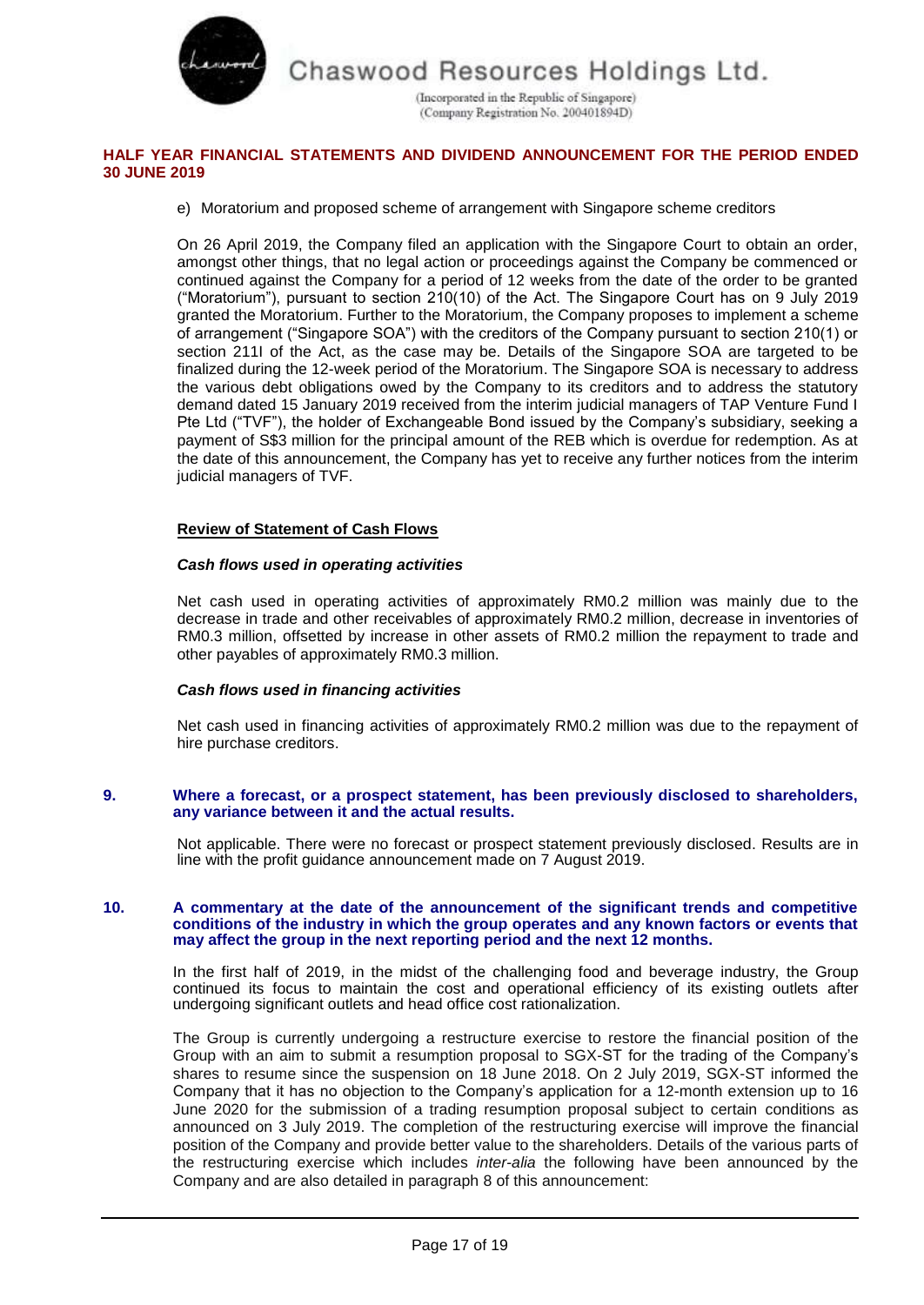

(Incorporated in the Republic of Singapore) (Company Registration No. 200401894D)

# **HALF YEAR FINANCIAL STATEMENTS AND DIVIDEND ANNOUNCEMENT FOR THE PERIOD ENDED 30 JUNE 2019**

- (i) Proposed disposal of Chaswood Resources Sdn Bhd;
- (ii) Scheme of arrangement with Malaysia scheme creditors ("Malaysia SOA");
- (iii) Proposed disposal of TGI Friday's in Malaysia and Teh Tarik Place businesses;
- (iv)Proposed issuance of redeemable convertible note; and
- (v) Moratorium and proposed scheme of arrangement with Singapore scheme creditors.

Further announcements will be made by the Company and the Board via SGXNET as and when there are material developments on the aforesaid matters in compliance with the Catalist Rules of the SGX-ST.

# **11. Dividend**

# **(a) Current Financial period Reported On**

None

**(b) Corresponding Period of the Immediately Preceding Financial period**

None

**(c) Date payable**

Not applicable.

### **(d) Books closure date**

Not applicable.

# **12. If no dividend has been declared/recommended, a statement to that effect and the reason(s) for the decision.**

No dividend has been declared/recommended for the half year ended 30 June 2019 as the Group is loss-making during the period and it is important to retain its internally generated fund to sustain its Group operations.

### **13. Interested Person Transactions**

The Group has established procedures to ensure that all transactions with interested persons are reported on a timely manner to the AC and that the transactions are carried out on normal commercial terms and are not prejudicial to the interests of the Company and its minority shareholders.

The Group does not have any general mandate from shareholders for Interested Person Transactions.